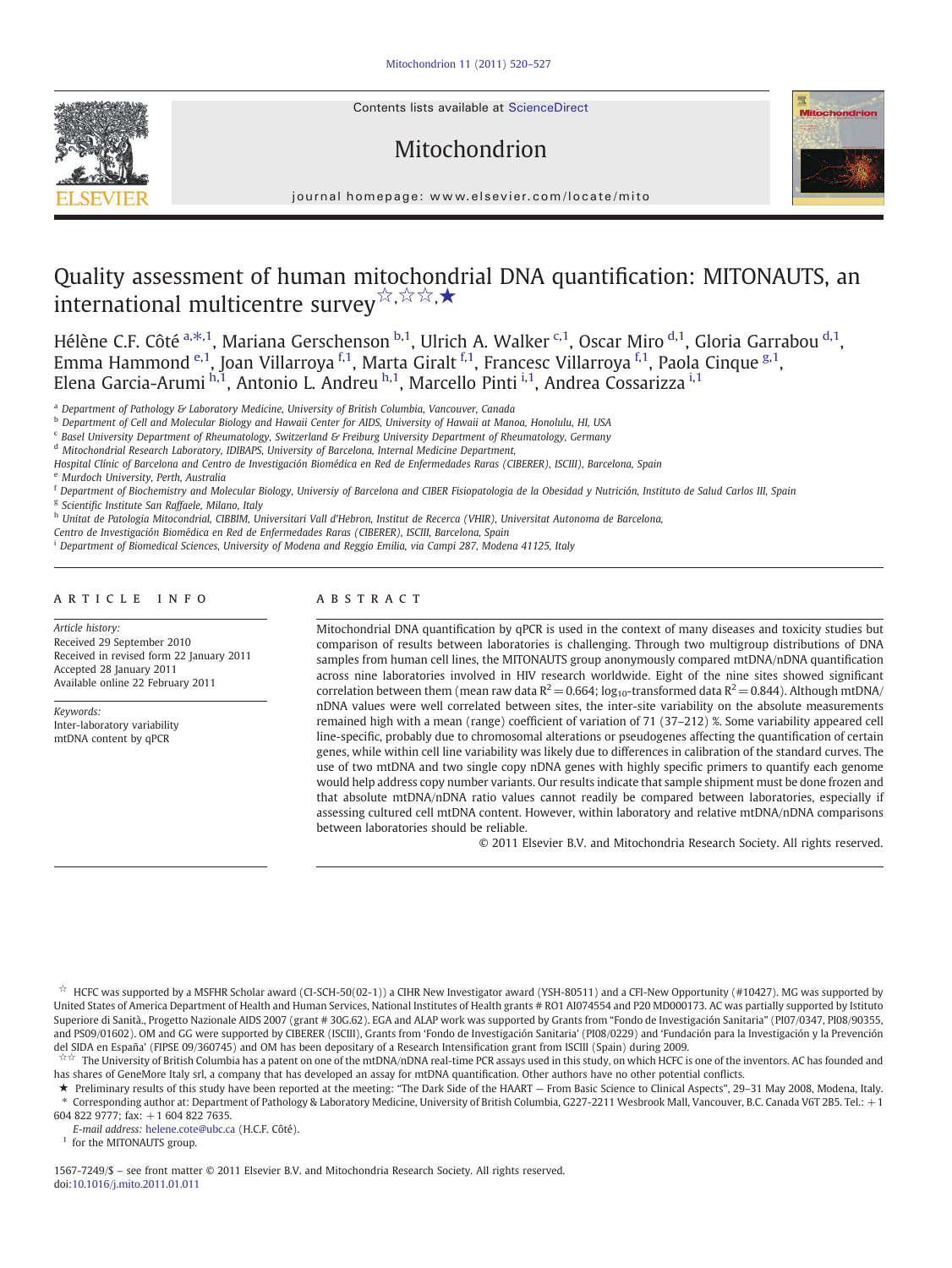### 1. Introduction

Mammalian mitochondria contain their own genome, a circular 16.5 kb mitochondrial DNA (mtDNA) that encodes genes for 13 polypeptides, 22 tRNA, and 2 rRNA. Mitochondrial DNA is replicated by human polymerase γ, and the amount of mtDNA per cell can vary according to biogenesis and retrograde regulation. This regulation is affected by cell type and cellular energy demands, but can also be influenced by mitochondrial disease or dysfunction, acquired drugrelated mitochondrial toxicity [\(Gerschenson and Brinkman, 2004](#page-6-0)), and oxidative stress from various sources such as aging, cancer, and smoking ([Cote, 2005; Masayesva et al., 2006; Higuchi, 2007; Copeland,](#page-6-0) [2008\)](#page-6-0). Quantification of the relative ratio between mtDNA and nuclear DNA, the latter usually assumed to remain constant in human tissue, is therefore relevant to the study of many diseases and conditions, using either clinical, animal or cultured cell derived samples.

In 2005, representatives from 18 research groups around the world mostly involved in HIV drug toxicity research met for the first technical meeting of mtDNA researchers in Boston. During the meeting, methodologies were shared and the usefulness and standardization of mtDNA quantification between laboratories were discussed. Later that year, during a second meeting of the same group in Dublin, it was agreed that mtDNA quantity should be expressed as mtDNA/nDNA ratio as opposed to mtDNA copies per cell as few assays actually count cells but rather assume 2 copies of nDNA per cell, which is not true for all human tissues. The term MITONAUTS, standing for MITOchondria Network for Assay Utilization and Technique Standardization was coined and the present study designed, to compare mtDNA quantification between laboratories. The goal of this study was to assess the concordance between laboratories that quantify mtDNA using varied quantitative PCR assays and to assess how shipping affected the values.

#### 2. Materials and methods

For ethical and international shipping regulation issues, we elected to use DNA extracted from human cell lines as opposed to human clinical samples. This presented definite advantages but also raised some comparison issues as discussed later.

#### 2.1. DNA preparation

[Table 1](#page-2-0) summarizes the source of the human DNA samples. For the first shipment, total DNA was extracted from cultured human cells (see [Table 1](#page-2-0), left column) using QiaAmp DNA midi kit (Qiagen, Hilden, Germany). The DNA was resuspended in Tris–EDTA buffer and aliquoted (50 μL per tube). For sample #9, a larger volume (200 μL) of DNA was provided, to be used as internal control in future experiments. The first shipment samples' DNA concentrations ranged from 57 to 150 ng/μL.

For the second shipment, DNA was also extracted from cultured human cells (see [Table 1](#page-2-0)) using the QiaAmp DNA mini kit (QIAGEN) and resuspended in Tris–EDTA buffer. The samples' DNA concentrations ranged from 11 to 67 ng/μL.

In several instances, samples were prepared by treating a single cell line with drugs that modulate mtDNA content. For example, in the first shipment, four samples were derived from CEM cells exposed to nucleoside reverse transcriptase inhibitors (NRTI) for 7 days ([Galluzzi](#page-6-0) [et al., 2005\)](#page-6-0) while in the second shipment, 11 of the 20 samples were DNA extracted from K562 cells exposed to the NRTI zidovudine or stavudine ([Papp et al., 2008](#page-7-0)).

#### 2.2. Shipping

For the first shipment, two identical sets of 19 DNA samples were shipped by courier (DHL) to each participating laboratory from Modena, Italy, at room temperature. Each site was asked to ship one set back to the sender, also at room temperature to evaluate if shipping added to variability. For the second shipment, a single set of 20 DNA samples was shipped on dry ice from Vancouver, Canada, by FEDEX.

#### 2.3. MtDNA quantification assays

Each site used its own mtDNA quantification assay methodology and reagents. Details on the methods used are presented in [Table 2,](#page-3-0) in alphabetical order (unrelated to the order of the other result tables). One site (Barcelona I) used a different nuclear gene when assaying the second shipment as the gene typically used to quantify mtDNA depletion in human clinical samples yielded different results in cell line-derived samples. It was agreed that the data would remain anonymous. For this study, the free software Primer-BLAST ([http://](http://www.ncbi.nlm.nih.gov/tools/primer-blast/) [www.ncbi.nlm.nih.gov/tools/primer-blast/\)](http://www.ncbi.nlm.nih.gov/tools/primer-blast/) was used to blast the human genome with each set of primer against its intended target, under 55 °C to 63 °C PCR conditions. The size of the amplified fragment and the likelihood of amplifying unintended targets with each primer pair, based on the Primer-BLAST results, are reported in [Table 2.](#page-3-0)

#### 2.4. Statistical considerations

For statistical analyses, mtDNA/nDNA values were compared using Pearson's correlations (XLstat 2009). For correlations, data from all sites were included. However, when analyzing variability between sites, data from site #2 were omitted since that site reported relative mtDNA/nDNA content and not the absolute ratio as for the other sites. Statistical analyses were performed on both raw and  $log_{10}$ -transformed data due to the wide variability of the data.

#### 3. Results

#### 3.1. First shipment at room temperature

#### 3.1.1. Sample mtDNA/nDNA stability

Globally, eighteen laboratories initially participated in this exercise and were sent two sets of 19 DNA samples extracted from 12 distinct human derived cell lines [\(Table 1](#page-2-0)) from Modena, at room temperature. Of those 18 sites, 11 shipped back one set of samples that were stored frozen until all shipments were received. The mtDNA content of each returned sample was then assayed by the Modena laboratory and compared (Pearson's correlation) with the values obtained for the set that never left Modena. As seen in [Table 3](#page-4-0), ten of the eleven returned sets of samples gave values that were generally higher than those of the reference set, with the traveling set showing an average change in mtDNA/nDNA ratio of  $+88%$  compared to the non-traveling set. Of note, the two sets of sample showing the lowest correlations between the reference mtDNA/nDNA ratio measured by Modena and the returned set of samples [\(Table 3](#page-4-0)) also happened to be those that traveled the longest distance.

#### 3.1.2. MtDNA/nDNA concordance between sites

Eight sites submitted mtDNA/nDNA ratio data for the 19 samples. Data from one site (#2) were expressed as relative rather than absolute mtDNA/nDNA ratios with values approximately 300 times lower than all others. For that reason these data were only included in correlation analyses. Using both raw and  $log_{10}$ -transformed data, results from each site were correlated to those of the other 8 sites individually [\(Table 4A\)](#page-4-0). In this one on one comparison between each of the participating sites, five sites showed good correlations between them  $(\#1, 3, 6, 8, \#1, 9, \text{all } p < 0.0001)$  while site  $\#7$  showed weaker correlation with those same five sites (raw data  $R^2 \ge 0.266$ , p  $\le 0.024$ ; log<sub>10</sub> R<sup>2</sup> = 0.250, p ≤ 0.029). Three sites (#2, 4 and 5) showed poor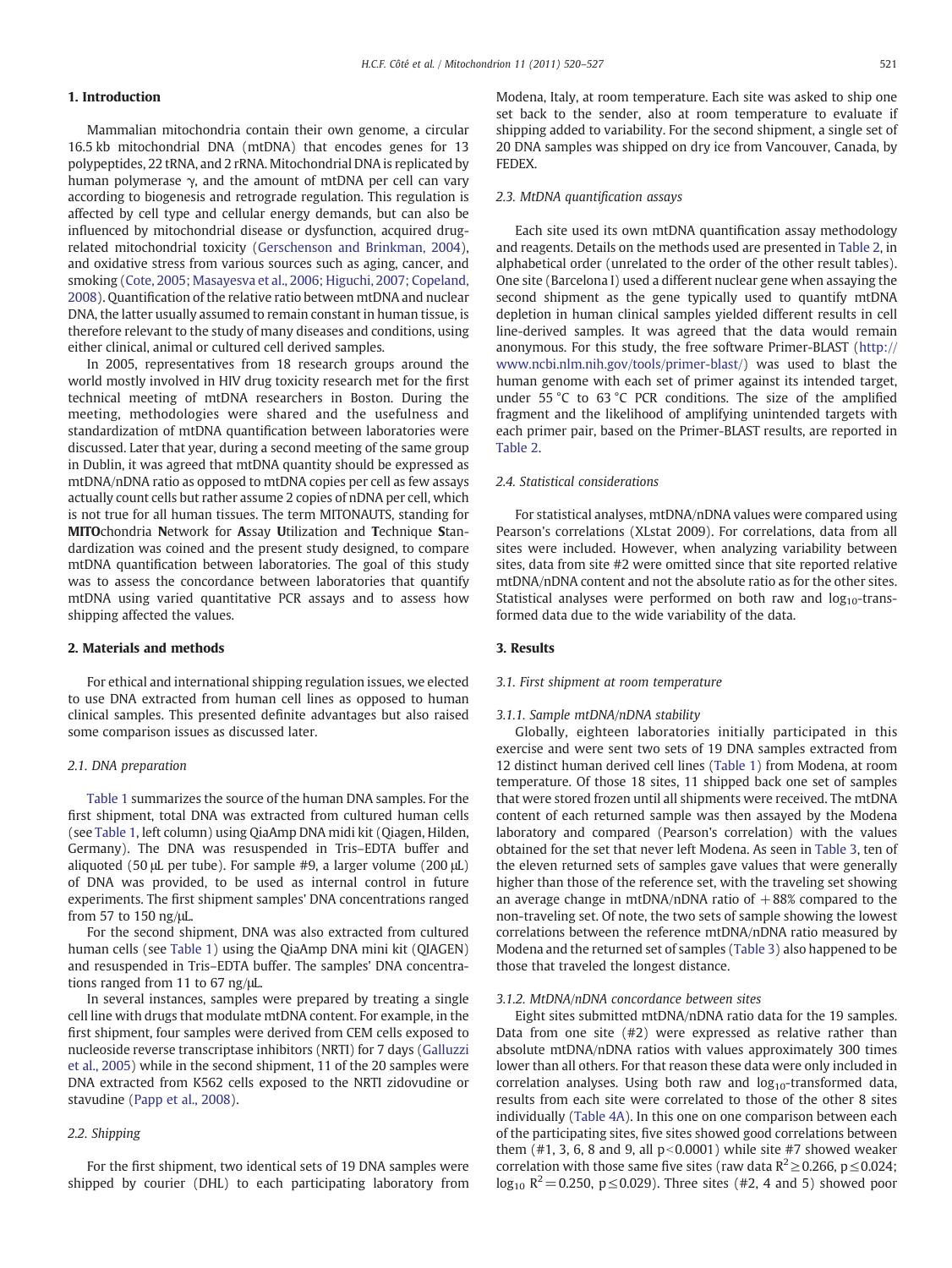#### <span id="page-2-0"></span>Table 1

Description of the two shipments: the cell lines from which the DNA samples were extracted and the variability (CV) of the mtDNA/nDNA ratio values provided for each sample by the N participating sites.

|                 | Shipment # 1 (room temperature) |                                    |                | Raw data                      |           |              | Log-transformed data                        |                      |                  |
|-----------------|---------------------------------|------------------------------------|----------------|-------------------------------|-----------|--------------|---------------------------------------------|----------------------|------------------|
| sample          | Cell line                       | Cell Type                          | # sites<br>(N) | mtDNA/nDNA<br>$(mean \pm SD)$ | Range     | CV<br>$(\%)$ | mtDNA/nDNA<br>$(\text{mean} \pm \text{SD})$ | Range                | <b>CV</b><br>(%) |
| $\mathbf{1}$    | <b>BKT-143</b>                  | Osteosarcoma                       | 8              | $899 \pm 658$                 | 494-2461  | 73           | $2.89 \pm 0.23$                             | 2.69-3.39            | 8                |
| 2               | A.301                           | CD4 T cell line                    | 8              | $740 + 797$                   | 109-2328  | 108          | $2.67 \pm 0.43$                             | 2.04-3.37            | 16               |
| 3               | $CEM-1a$                        | Acute T lymphoblastic leukemia     | 8              | $711 \pm 645$                 | 89-1806   | 91           | $2.69 \pm 0.42$                             | 1.95-3.26            | 16               |
| 4               | CEM-2                           | Acute T lymphoblastic leukemia     | 8              | $644 \pm 657$                 | 63-1835   | 102          | $2.61 \pm 0.47$                             | 1.80-3.26            | 18               |
| 5               | CEM-3                           | Acute T lymphoblastic leukemia     | 8              | $667 \pm 623$                 | 55-1814   | 94           | $2.64 \pm 0.47$                             | 1.74-3.26            | 18               |
| 6               | CEM-4                           | Acute T lymphoblastic leukemia     | 8              | $628 \pm 655$                 | 90-2091   | 104          | $2.63 \pm 0.41$                             | 1.95-3.32            | 16               |
| $\overline{7}$  | HepG2                           | Hepatocellular carcinoma           | 8              | $1457 \pm 1103$               | 649-1806  | 76           | $3.07 \pm 0.28$                             | 2.81-3.53            | $9\,$            |
| 8               | <b>HL60</b>                     | Promyelocytic leukemia             | 8              | $803 \pm 842$                 | 87-2435   | 105          | $2.70 \pm 0.46$                             | 1.94-3.39            | 17               |
| 9               | <b>HL60</b>                     | Promyelocytic leukemia             | 8              | $801 \pm 913$                 | 133-2447  | 114          | $2.67 \pm 0.47$                             | 2.12-3.39            | 18               |
| 10              | HUT78                           | T cell lymphoma                    | 8              | $797 \pm 689$                 | 309-2418  | 86           | $2.80 \pm 0.29$                             | 2.49-3.38            | 10               |
| 11              | HUT78                           | T cell lymphoma                    | 8              | $719 \pm 550$                 | 158-1906  | 76           | $2.75 \pm 0.33$                             | 2.20-3.28            | 12               |
| 12              | K562                            | Erythromyeloblastoid leukemia      | 8              | $983 \pm 892$                 | 180-2560  | 91           | $2.85 \pm 0.37$                             | 2.26-3.41            | 13               |
| 13              | <b>MCF7.2</b>                   | Breast cancer                      | 8              | $972 \pm 1377$                | 44-3796   | 142          | $2.61 \pm 0.62$                             | 1.64-3.58            | 24               |
| 14              | <b>MCF7.2</b>                   | Breast cancer                      | 8              | $940 \pm 1257$                | 80-3634   | 134          | $2.67 \pm 0.53$                             | 1.91-3.56            | 20               |
| 15              | Molt-4                          | Acute T lymphoblastic leukemia     | 8              | $878 \pm 436$                 | 305-1821  | 50           | $2.90 \pm 0.22$                             | 2.48-3.26            | 8                |
| 16              | Molt-4                          | Acute T lymphoblastic leukemia     | 8              | $859 \pm 478$                 | 396-1887  | 56           | $2.88 \pm 0.22$                             | 2.60-3.28            | $\overline{7}$   |
| 17              | <b>PBMC</b>                     | Peripheral blood mononuclear cells | 8              | $418 \pm 440$                 | 25-1310   | 105          | $2.40 \pm 0.52$                             | 1.40-3.12            | 21               |
| 18              | PBMC                            | Peripheral blood mononuclear cells | 8              | $337 + 295$                   | 32-885    | 88           | $2.36 \pm 0.45$                             | 1.50-2.95            | 19               |
| 19              | U937                            | Monocytic leukemia                 | 8              | $387 + 348$                   | 47-1201   | 90           | $2.45 \pm 0.39$                             | 1.67-3.08            | 16               |
|                 | Shipment $# 2$ (dry ice)        |                                    |                | Raw data                      |           |              |                                             | Log-transformed data |                  |
| sample          | Cell line                       | Cell Type                          | (N)            | mtDNA/nDNA<br>$(mean \pm SD)$ | Range     | CV<br>(%)    | mtDNA/nDNA<br>$(mean \pm SD)$               | Range                | CV<br>(%)        |
| $\mathbf{1}$    | K562 <sup>b</sup>               | Erythromyeloblastoid leukemia      | 8              | $832 \pm 322$                 | 240-1245  | 39           | $2.88 \pm 0.23$                             | 2.38-3.10            | 7.9              |
| 2               | K562                            | Erythromyeloblastoid leukemia      | 8              | $1287 + 830$                  | 359-3046  | 64           | $3.03 \pm 0.28$                             | 2.56-3.48            | 9.2              |
| 3               | CRL 2061 <sup>c</sup>           | Fibroblast rhabdomyosarcoma        | $\overline{7}$ | $51 \pm 26$                   | 21-101    | 51           | $1.66 \pm 0.22$                             | 1.33-2.00            | 13               |
| 4               | <b>CRL 2061</b>                 | Fibroblast rhabdomyosarcoma        | 8              | $268 \pm 568$                 | 32-1671   | 212          | $1.96 \pm 0.55$                             | 1.50-3.22            | 28               |
| 5               | K562                            | Erythromyeloblastoid leukemia      | 8              | $805 \pm 383$                 | 253-1273  | 48           | $2.85 \pm 0.24$                             | 2.40-3.10            | 8.5              |
| 6               | <b>HEK 293</b>                  | Embryonic Kidney                   | $\overline{7}$ | $1659 \pm 1280$               | 315-3717  | 77           | $3.09 \pm 0.39$                             | 2.50-3.57            | 13               |
| 7               | K562                            | Erythromyeloblastoid leukemia      | 8              | $786 + 357$                   | 304-1431  | 45           | $2.85 \pm 0.22$                             | 2.48-3.16            | 7.6              |
| 8               | K562                            | Erythromyeloblastoid leukemia      | 8              | $797 + 318$                   | 237-1247  | 40           | $2.86 \pm 0.23$                             | 2.38-3.10            | 7.9              |
| 9               | K562                            | Erythromyeloblastoid leukemia      | 8              | $680 \pm 298$                 | 296-1161  | 44           | $2.79 \pm 0.22$                             | 2.47-3.06            | 7.8              |
| 10              | K562                            | Erythromyeloblastoid leukemia      | 8              | $790 \pm 453$                 | 240-1661  | 57           | $2.83 \pm 0.27$                             | 2.38-3.22            | 9.4              |
| 11              | <b>CRL 2061</b>                 | Fibroblast rhabdomyosarcoma        | $\overline{7}$ | $45 + 17$                     | 20-66     | 37           | $1.62 \pm 0.19$                             | 1.30-1.82            | 12               |
| 12              | $TF-1$                          | Erythroleukemia                    | $\overline{7}$ | $415 \pm 196$                 | 151-658   | 47           | $2.56 \pm 0.25$                             | 2.18-2.82            | 10               |
| 13              | K562                            | Erythromyeloblastoid leukemia      | 8              | $1167 \pm 614$                | 375-2210  | 53           | $3.01 \pm 0.25$                             | 2.57-3.34            | 8.4              |
| 14              | K562                            | Erythromyeloblastoid leukemia      | 8              | $949 \pm 649$                 | 275-2331  | 68           | $2.90 \pm 0.27$                             | 2.44-3.37            | 9.4              |
| 15              | K562                            | Erythromyeloblastoid leukemia      | 8              | $669 \pm 321$                 | 211-1085  | 48           | $2.77 \pm 0.25$                             | 2.32-3.04            | 9.2              |
| 16              | Panc-1                          | Pancreatic carcinoma               | $\overline{7}$ | $1324 \pm 590$                | 340-1801  | 45           | $3.06 \pm 0.28$                             | 2.53-3.26            | 9.1              |
| 17              | <b>CRL 2061</b>                 | Fibroblast rhabdomyosarcoma        | 8              | $354 \pm 723$                 | 47-2140   | 204          | $2.13 \pm 0.52$                             | 1.68-3.33            | 24               |
| 18              | K562                            | Erythromyeloblastoid leukemia      | 8              | $2873 \pm 3293$               | 720-10814 | 115          | $3.30 \pm 0.36$                             | 2.86-4.03            | 11               |
| 19 <sup>d</sup> | <b>HEK 293</b>                  | Embryonic Kidney                   | $\overline{7}$ | $1639 \pm 1209$               | 320-3588  | 74           | $3.10 \pm 0.37$                             | 2.51-3.55            | 12               |
| 20 <sup>e</sup> | $TF-1$                          | Erythroleukemia                    | $\overline{7}$ | $429 \pm 199$                 | 151-621   | 46           | $2.58 \pm 0.25$                             | 2.18-2.79            | 10               |

a, CEM 1–4 were derived from the same cell line exposed to NRTIs for 7 days [\(Galluzzi, Pinti et al. 2005](#page-6-0)) ; b, the K562 samples were all derived from the same cell line exposed to various concentrations of zidovudine or stavudine for several weeks [\(Papp, Gadawski et al. 2008\)](#page-7-0); c, the three CRL 2061 samples were derived from the same primary cell line differentiated into muscle cells and exposed to 0.1 μM simvastatin (personal communication from Cote); d, sample #19 is a duplicate of sample #6; e, sample #20 is a duplicate of sample #12.

correlation with the other sites with the exception that site 2 showed a strong correlation with site 4 (raw data  $R^2$  = 0.485, p = 0.001; log<sub>10</sub>  $R^2$  = 0.479, p = 0.001) and a weak one with site 7 (raw data  $R^2$  = 0.266, p = 0.024; log<sub>10</sub>  $R^2$  = 0.204, p = 0.052). This discordance was greatly ameliorated by excluding samples extracted from the Molt-4 cell line (samples 15 and 16), although site #5 remained poorly correlated to others ([Table 4B\)](#page-4-0).

#### 3.1.3. MtDNA/nDNA measurement variability

The mean values and the inter-site coefficient of variation (%  $CV = mean * 100%$ /standard deviation (SD) were calculated for each sample shipped (Table 1). For this calculation, site #2 was omitted since their data were on a relative scale. The average CV mean $\pm$  SD (range) for all samples was (raw data  $94 \pm 23$  (50–142) %;  $\log_{10} 15.0 \pm 10^{11}$ 4.8 (7.5–23.6) %). This decreased to (raw data  $44 \pm 8$  (32–55) %,  $log_{10}$  $10.7 \pm 4.2$  (4.1–18.1) %) if data from sites 4 and 5 were also omitted. There was no relationship between the samples' DNA concentration and their inter-site CV. This remained true with or without sites 2, 4 and 5.

#### 3.2. Second shipment on dry ice

Sets of 20 DNA samples on dry ice were sent from Vancouver to eight laboratories, all were confirmed to have arrived still frozen except the shipment to Australia that was cold. Each site determined the mtDNA content of the samples, expressed as the mtDNA/nDNA ratio, and sent data back. As before, site 2 data were on a relative scale rather than an absolute one. While assaying samples from the second shipment, two sites noticed that, for some samples, their mtDNA/ nDNA measurements showed gene-dependent variability and accordingly, sent back results that they considered reliable for 11/20 and 13/20 samples, respectively.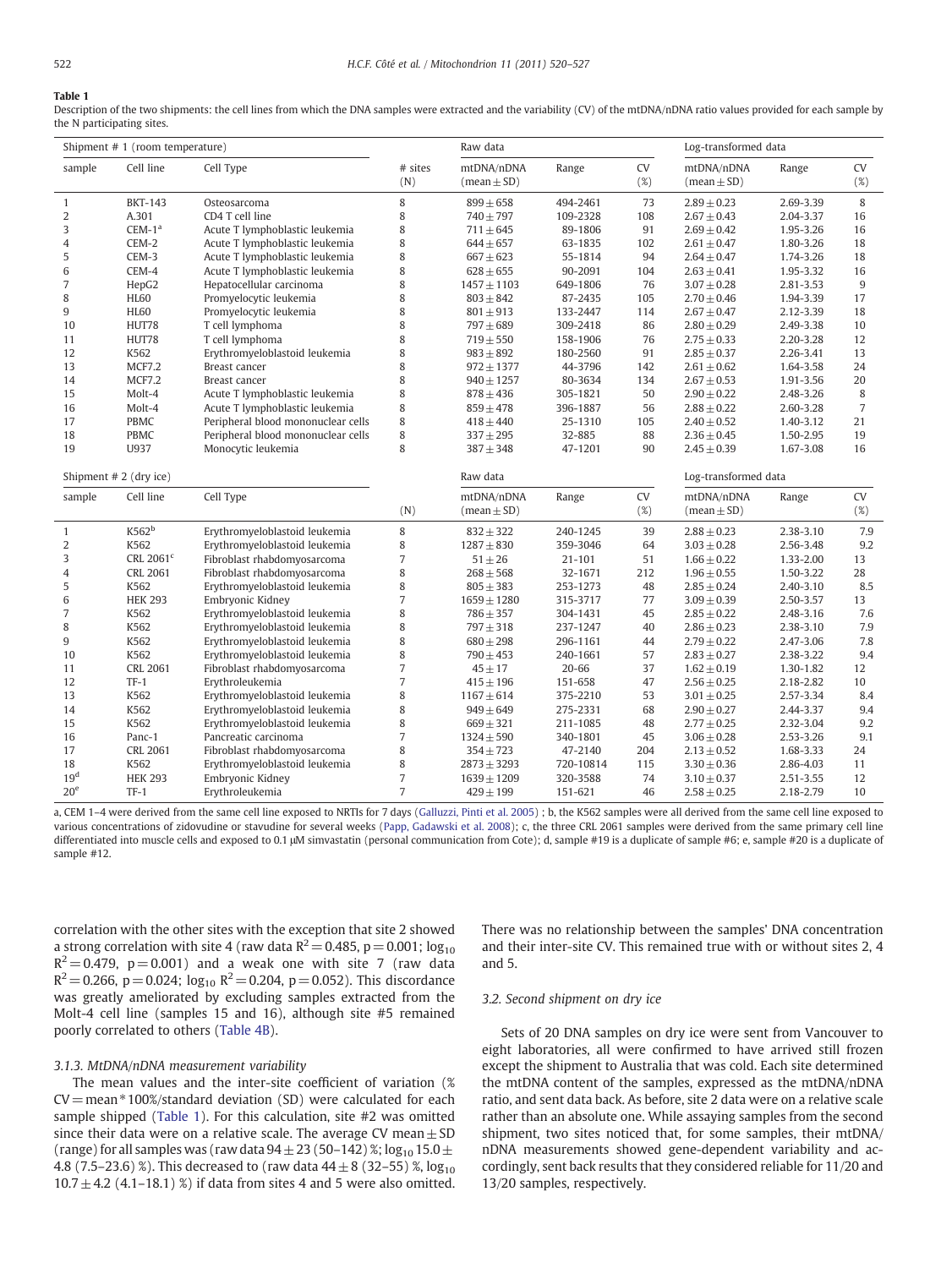<span id="page-3-0"></span>[2004](#page-7-0))<br>(Vidal et al., 2006) ([Vidal](#page-7-0) et al., 2006) (Cote et al., [2008](#page-6-0)) (Cote et al., 2008) (Cossarizza et al. ([Cossarizza](#page-6-0) et al., [2005](#page-7-0))<br>(Gerschenson et ([Gerschenson](#page-6-0) et communication (Radonic et al., communication ([Radonic](#page-7-0) et al., (Andreu et al., ([Andreu](#page-6-0) et al., (Lopez et al., (Setzer et al., ([Setzer](#page-7-0) et al., [2003](#page-6-0))<br>(Nolan et al., ([Lopez](#page-7-0) et al., ([Nolan](#page-7-0) et al., Instrument Reference Specific to single intended target? Detection Instrument Reference al., [2005](#page-6-0)) Personal ABI 7900 Personal [2009](#page-6-0)) [2003](#page-7-0)) [2004](#page-7-0)) LightCycler<br>480 LightCycler LightCycler LightCycler SYBR green LightCycler SYBR green LightCycler ABI Prism ABI Prism ABI Prism 90 Yes Fas Ligand (FL) 95 Yes SYBR green LightCycler LightCycler ABI Prism ABI 7900 iCycler BioRad 7700 7700 7500 7700 480 Characteristics of the various assays used by participating sites. The sites are listed in alphabetical order according to city name and the order does not correspond to the site # used throughout this report. 1.5 1.5 s not correspond to the site # used throughout this report. probes<br>SYBR green Fluorescent SYBR green SYBR green Fluorescent Fluorescent Fluorescent Fluorescent Fluorescent Fluorescent N/A Commercial primer sequence not available Fluorescent Barcelona III 12 S RNA 122 Likely (mismatch at 3′ end) PDARs, RNAse P (commercial ABI kit) 86 Commercial primer sequence not available Fluorescent Fluorescent Fluorescent 90 Yes Fas Ligand (FL) 95 Yes Fluorescent 84 Yes Human growth hormone (HGH) 100 Yes Fluorescent 186 Likely (mismatch(es) at 3' end) Fluorescent Detection probes probes probes probes probes probes Likely (targets larger with mismatch position RNA polymerase II 632 Likely (targets larger with mismatch position Commercial primer sequence not available Commercial primer sequence not available mismatch position 8 or more from 3' end) Likely (targets identified with mismatches Likely (targets identified with mismatches mismatch position 8 or more from 3′ end) Freiburg ATPase subunit VI (ATP6) 79 Yes GAPDH exon 8 63 Likely (targets identified with mismatches 66 Likely (targets identified with mismatches Unlikely (several targets with single 18S rRNA 531 Unlikely (several targets with single Specific to single intended target? position 5 or more from 3' end) position 9 or more from 3' end) position 9 or more from 3′ end) position 5 or more from 3′ end) Likely (mismatch(es) at 3' end) 6 or less from 3' end) 6 or less from 3′ end) Characteristics of the various assays used by participating sites. The sites are listed in alphabetical order according to city name and the order doe les Yes Yes (bp)  $N/A$ 66 186 632 86 63 95 95 100 Nuclear gene 531 CCAAT/enhancer binding protein-alpha 91 Yes CCAAT/enhancer binding protein-alpha Polymerase gamma accessory subunit PDARs, RNAse P (commercial ABI kit) Polymerase gamma accessory subunit Chemokine (C-C motif) receptor 2 Milan Cytochrome b 73 Likely (mismatch at 3′ end) Chemokine (C–C motif) receptor 2 Human growth hormone (HGH) or TFAM? (commercial ABI kit) or TFAM? (commercial ABI kit) RNA polymerase II ASPG or POLG2) (ASPG or POLG2) **CAPDH** exon 8 Fas Ligand (FL) Fas Ligand (FL) Nuclear gene 18S rRNA (CCR2) Likely (mismatches positions (mismatches positions 235 Likely (mismatches positions 235 Likely (mismatches positions Likely (mismatch position 4 Likely (mismatch at 3' end) Likely (mismatch at 3' end) Specific to single intended<br>target? 197 Likely (mismatch position 4 Specific to single intended 2 and 7 from  $3'$  end) 2 and 7 from  $3'$  end) 2 and 7 from 3′ end) 2 and 7 from 3′ end) from  $3'$  end) from 3′ end) Likely ( Yes Yes Yes Yes Yes (bp)  $122$ 79  $\mathcal{S}$  $73$  $90$ 84 Mitochondrial gene Size 235 235  $\overline{5}$ 197 ATPase subunit VI (ATP6) NADH dehydrogenase, Cytochrome c oxidase NADH dehydrogenase, Barcelona I NADH dehydrogenase, Barcelona I NADH dehydrogenase, NADH dehydrogenase Cytochrome c oxidase Barcelona II Cytochrome c oxidase Modena NADH dehydrogenase Vancouver Cytochrome c oxidase NADH dehydrogenas, mtDNA (1592-1675) Honolulu NADH dehydrogenas, Perth mtDNA (1592–1675) Mitochondrial gene subunit II (CCOII) (mostly tRNA<sup>Val</sup>) subunit II (CCOII) subunit 2 (ND2) subunit 2 (ND2) subunit 2 (ND2) subunit 2 (ND2) (mostly tRNAVal) subunit 2 (ND2) subunit 2 (ND2) subunit 2 (ND2) subunit 2 (ND2) subunit I (CCOI) subunit I (CCOI) Cytochrome b 12 S RNA (alphabetical (alphabetical Barcelona III Barcelona II Barcelona I Barcelona<sub>I</sub> Vancouver Honolulu Freiburg Modena order) Milan Perth Site

Table 2

### 3.2.1. Concordance between duplicate samples

Within the 20 samples, two were present in duplicate (#6 was a duplicate of #19 and #12 of #20) ([Table 1](#page-2-0)), something that was not known by the participants. Seven sites provided data for these samples. The absolute % difference between the duplicates (Δ between duplicates\*100%/mean of duplicates) was calculated for each pair and averaged. Results (mean % difference  $\pm$  SD (range) raw  $11.7 \pm 7.4\%$  (0.8–26.3%);  $log_{10} 1.8 \pm 1.3\%$  (0.2–4.2%) indicated generally good concordance between duplicates as six out of seven sites showed less than 15% (raw data) difference between duplicates.

#### 3.2.2. MtDNA/nDNA concordance between sites

As before, for all 20 samples, results from each site were correlated to those of the other 8 sites individually, using both raw and  $log_{10}$ transformed data ([Table 5A\)](#page-5-0). This one on one comparison between the sites revealed that all sites showed good correlation between them except one site (#4) that showed generally poor correlation with most sites. However, site #4 was strongly correlated with site #2 (raw data  $R^2 = 0.872$ , p<0.0001;  $log_{10} R^2 = 0.736$ , p= 0.001) and weakly so with site #1 (raw data  $R^2 = 0.414$ , p= 0.018; log<sub>10</sub>  $R^2$  = 0.001, p = 0.906). This poor correlation appeared driven in large part by two samples derived from the CRL 2061 cell line.

Among the 20 samples, eleven were derived from the same cell line (K562) that had been cultured in the presence of thymidine analogues to alter the mtDNA content. The limited data sets provided by two laboratories both included values for all eleven K562 samples. If only the K562 samples were considered, the correlation between the 9 sites was generally more uniform (mean [range]  $R^2$  = raw data 0.69 [0.29-0.94];  $log_{10}$  0.61 [0.19-0.88]), despite a tendency toward lower  $\mathbb{R}^2$  values given the reduced sample size (N = 11 instead of 20) [\(Table 5B\)](#page-5-0). Notably, when all samples compared were derived from the same cell line, site #4 showed much improved correlations with the other sites.

#### 3.2.3. MtDNA/nDNA measurement variability

The mean of the coefficient of variability between sites for all 20 samples (mean CV $\pm$  SD [range]) was (raw data 79 $\pm$  48 [37–212] %;  $log_{10} 24 \pm 10$  [9–35] %) ([Table 1\)](#page-2-0). Concordance improved if data from site #2 (relative scale) were omitted (raw data  $71 \pm 50$  [37–212] %;  $log_{10}$  11 $\pm$  5 [8–28] %), and further improved if site #4 was also omitted (raw data  $56 \pm 20$  [37-125] %;  $log_{10} 10 \pm 2$  [8-13] %). Interestingly, four of the five samples with the highest overall  $log_{10}$ data variability were extracted from the fibroblast rhabdomyosarcoma cell line CRL 2061. If only samples from a single cell line (K562  $(N= 11)$ ) were considered for all sites, the mean CV was (raw data 71  $\pm$  20 [55–126] %; log<sub>10</sub> 32  $\pm$  2 [29–35] %), and this decreased to (raw data  $56 \pm 22$  [39-115] %;  $\log_{10} 9 \pm 1$  [8-11] %) if the relative values from site #2 were omitted.

#### 4. Discussion

The various assays used in this study were internally reliable. However, more work is needed before absolute quantification of mtDNA is sufficiently reproducible across laboratories to allow direct comparison between them, or development of clinically meaningful normal range values for use in clinical diagnosis and monitoring. Although mtDNA is a material of choice for forensic nucleic acid analyses and is known for its relative stability, travel at room temperature, though very affordable, did not favor mtDNA/nDNA measurement reproducibility. The apparent increase in mtDNA/nDNA content observed was likely caused by partial degradation of the nDNA during transport. This also implies that the standard sample that was distributed for future standardization between laboratories cannot be used for this purpose as it was part of the room temperature shipment. Alternatively, it is possible that partial degradation of the DNA linearized the mtDNA, rendering it more accessible to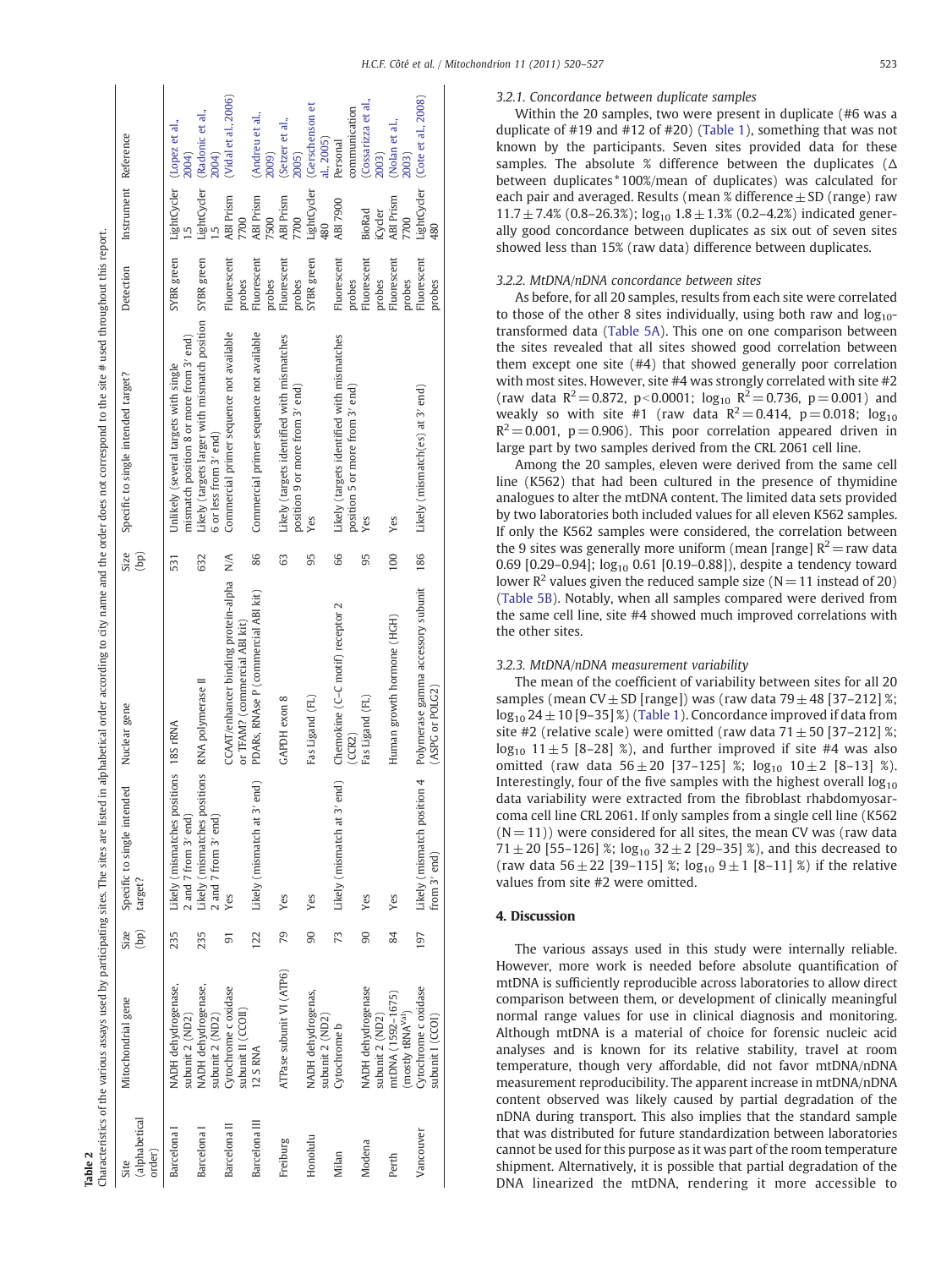## <span id="page-4-0"></span>Table 3

|                                          | -from each site back to Modena and values determined by the Modena site for their set of samples. |          |             |          |          |          |          |            |            |          |          |               |
|------------------------------------------|---------------------------------------------------------------------------------------------------|----------|-------------|----------|----------|----------|----------|------------|------------|----------|----------|---------------|
| Site                                     | Modena                                                                                            |          |             |          | 4        |          | 6        |            | 8          | 9        | 10       |               |
| Samples <sup>a</sup> $(N)$<br>mtDNA/nDNA | 19                                                                                                | 18       | 18          | 19       | 19       | 18       | 19       | 17         | 18         | 18       |          | 19            |
| Range                                    | $25 - 775$                                                                                        | 53-966   | $95 - 1216$ | 65-573   | 135-1689 | 157-2063 | 193-1731 | $93 - 743$ | $53 - 395$ | 76-699   | 68-644   | $88 + 162077$ |
| % change                                 | N/A                                                                                               | $+40$    | $+118$      | $+0.6$   | $+165$   | $+244$   | $+200$   | $+68$      | $-27$      | $+26$    | $+16$    | $+118$        |
| Pearson's <sup>b</sup>                   |                                                                                                   |          |             |          |          |          |          |            |            |          |          |               |
| $R^2$                                    | 1.0                                                                                               | 0.93     | 0.90        | 0.62     | 0.85     | 0.62     | 0.82     | 0.78       | 0.83       | 0.68     | 0.84     | 0.72          |
| Slope                                    | 1.0                                                                                               | 1.07     | 1.45        | 0.42     | 1.71     | 1.56     | 1.66     | 0.83       | 0.36       | 0.55     | 0.72     | 1.69          |
| p value                                  | $-$                                                                                               | < 0.0001 | < 0.0001    | < 0.0001 | < 0.0001 | 0.0001   | < 0.0001 | < 0.0001   | < 0.0001   | < 0.0001 | < 0.0001 | < 0.0001      |

Effect of shipping back and forth at room temperature on mtDNA/nDNA quantification: correlations between mtDNA/nDNA values measured in Modena for sample sets shipped<br>from each site back to Modena and values determined by t .<br>and hy the Mode

<sup>a</sup> In some instances, the assay did not meet the assay quality control and no value was generated.

b The correlations were between the measurements made by the Modena laboratory on the set of samples assigned to their site and each of the sample sets shipped back from the participating sites.

#### Table 4A

Pearson's correlations for the mtDNA/nDNA values obtained by each sites for the first shipment at room temperature for all samples (N= 19). Correlations of raw data are shown against clear background while those of log<sub>10</sub>-transformed data are shown against a grey background. Bold indicates no significant correlation.

|                | First shipment at room temperature, Pearson's correlation |                            |                             |                              |                             |                             |                              |                              |                              |  |  |
|----------------|-----------------------------------------------------------|----------------------------|-----------------------------|------------------------------|-----------------------------|-----------------------------|------------------------------|------------------------------|------------------------------|--|--|
| <b>Site</b>    |                                                           | $\overline{2}$             | 3                           | 4                            | 5                           | 6                           | $\overline{7}$               | 8                            | 9                            |  |  |
| 1              |                                                           | $R^2 = 0.018$<br>$p=0.579$ | $R^2 = 0.729$<br>p < 0.0001 | $R^2 = 0.022$<br>$p = 0.543$ | $R^2 = 0.069$<br>$p=0.276$  | $R^2 = 0.746$<br>p < 0.0001 | $R^2 = 0.250$<br>$p=0.029$   | $R^2 = 0.910$<br>p < 0.0001  | $R^2 = 0.835$<br>p < 0.0001  |  |  |
| $\overline{2}$ | $R^2 = 0.175$<br>$p=0.074$                                |                            | $R^2 = 0.039$<br>$p=0.419$  | $R^2$ =0.479<br>$p=0.001$    | $R^2 = 0.0004$<br>$p=0.936$ | $R^2 = 0.007$<br>$p=0.732$  | $R^2 = 0.204$<br>$p=0.052$   | $R^2 = 0.014$<br>$p=0.626$   | $R^2 = 0.004$<br>$p=0.806$   |  |  |
| 3              | $R^2 = 0.559$<br>p < 0.001                                | $R^2 = 0.116$<br>$p=0.153$ |                             | $R^2 = 0.004$<br>$p=0.793$   | $R^2 = 0.029$<br>$p=0.487$  | $R^2 = 0.637$<br>p < 0.0001 | $R^2 = 0.483$<br>$p = 0.001$ | $R^2 = 0.729$<br>p < 0.0001  | $R^2 = 0.667$<br>p < 0.0001  |  |  |
| 4              | $R^2 = 0.135$<br>$p=0.122$                                | $R^2 = 0.485$<br>$p=0.001$ | $R^2 = 0.029$<br>$p=0.484$  |                              | $R^2 = 0.095$<br>$p=0.199$  | $R^2 = 0.0001$<br>$p=0.969$ | $R^2 = 0.002$<br>$p=0.857$   | $R^2 = 0.022$<br>$p=0.548$   | $R^2 = 0.014$<br>$p=0.633$   |  |  |
| 5              | $R^2 = 0.005$<br>$p=0.780$                                | $R^2 = 0.010$<br>$p=0.687$ | $R^2 = 0.006$<br>$p=0.753$  | $R^2 = 0.152$<br>$p=0.098$   | $\overline{\phantom{m}}$    | $R^2 = 0.107$<br>$p=0.171$  | $R^2 = 0.004$<br>$p=0.803$   | $R^2 = 0.145$<br>$p=0.107$   | $R^2 = 0.257$<br>$p = 0.027$ |  |  |
| 6              | $R^2 = 0.515$<br>$p=0.001$                                | $R^2 = 0.025$<br>$p=0.522$ | $R^2$ =0.638<br>p < 0.0001  | $R^2 = 0.0003$<br>$p=0.983$  | $R^2 = 0.008$<br>$p=0.766$  |                             | $R^2 = 0.321$<br>$p=0.011$   | $R^2 = 0.744$<br>p < 0.0001  | $R^2 = 0.864$<br>p<0.0001    |  |  |
| $\overline{7}$ | $R^2 = 0.272$<br>$p=0.022$                                | $R^2 = 0.266$<br>$p=0.024$ | $R^2$ =0.652<br>p < 0.0001  | $R^2 = 0.026$<br>$p=0.512$   | $R^2 = 0.001$<br>$p=0.927$  | $R^2 = 0.331$<br>$p=0.010$  |                              | $R^2 = 0.288$<br>$p = 0.018$ | $R^2 = 0.290$<br>$p = 0.017$ |  |  |
| 8              | $R^2 = 0.864$<br>p < 0.0001                               | $R^2 = 0.135$<br>$p=0.122$ | $R^2 = 0.744$<br>p < 0.0001 | $R^2 = 0.096$<br>$p=0.197$   | $R^2 = 0.058$<br>$p=0.323$  | $R^2 = 0.584$<br>$p=0.0001$ | $R^2 = 0.412$<br>$p=0.003$   | $\equiv$                     | $R^2 = 0.859$<br>p < 0.0001  |  |  |
| 9              | $R^2 = 0.635$<br>p < 0.0001                               | $R^2 = 0.039$<br>$p=0.421$ | $R^2 = 0.764$<br>p < 0.0001 | $R^2 = 0.028$<br>$p=0.495$   | $R^2 = 0.138$<br>$p=0.118$  | $R^2 = 0.823$<br>p<0.0001   | $R^2 = 0.419$<br>$p=0.003$   | $R^2 = 0.794$<br>p < 0.0001  |                              |  |  |

#### Table 4B

Pearson's correlations for the mtDNA/nDNA values obtained by each sites for the first shipment at room temperature for all samples except samples 15 and 16 (N=17). Correlations of raw data are shown against clear background while those of log<sub>10</sub>-transformed data are shown against a grey background. Bold indicates no significant correlation.

|                | First shipment at room temperature, Pearson's correlation (minus samples 15 and 16) |                            |                            |                            |                            |                            |                            |                            |                             |  |
|----------------|-------------------------------------------------------------------------------------|----------------------------|----------------------------|----------------------------|----------------------------|----------------------------|----------------------------|----------------------------|-----------------------------|--|
| Site           |                                                                                     | 2                          | 3                          | 4                          | 5                          | 6                          | $\overline{7}$             | 8                          | 9                           |  |
|                |                                                                                     | $R^2$ =0.103<br>$p=0.210$  | $R^2 = 0.694$<br>p<0.0001  | $R^2 = 0.169$<br>$p=0.101$ | $R^2 = 0.063$<br>$p=0.329$ | $R^2 = 0.808$<br>p<0.0001  | $R^2 = 0.215$<br>$p=0.061$ | $R^2 = 0.903$<br>p<0.0001  | $R^2 = 0.830$<br>p<0.0001   |  |
| $\overline{2}$ | $R^2 = 0.288$<br>$p=0.026$                                                          |                            | $R^2 = 0.181$<br>$p=0.089$ | $R^2 = 0.396$<br>$p=0.007$ | $R^2$ =0.003<br>$p=0.837$  | $R^2 = 0.255$<br>$p=0.039$ | $R^2 = 0.383$<br>p=0.008   | $R^2 = 0.082$<br>$p=0.266$ | $R^2$ =0.103<br>$p=0.209$   |  |
| 3              | $R^2 = 0.571$<br>p<0.001                                                            | $R^2 = 0.348$<br>$p=0.013$ |                            | $R^2 = 0.117$<br>$p=0.180$ | $R^2 = 0.023$<br>$p=0.563$ | $R^2 = 0.603$<br>p<0.001   | $R^2 = 0.448$<br>$p=0.003$ | $R^2 = 0.693$<br>p<0.0001  | $R^2 = 0.593$<br>$P=0.0003$ |  |
| $\overline{4}$ | $R^2 = 0.289$<br>$p=0.026$                                                          | $R^2 = 0.430$<br>$p=0.004$ | $R^2 = 0.222$<br>$p=0.056$ |                            | $R^2 = 0.160$<br>$p=0.111$ | $R^2 = 0.264$<br>$p=0.035$ | $R^2 = 0.039$<br>$p=0.450$ | $R^2 = 0.147$<br>$p=0.128$ | $R^2 = 0.245$<br>p=0.044    |  |
| 5              | $R^2 = 0.005$<br>$p=0.784$                                                          | $R^2 = 0.010$<br>$p=0.698$ | $R^2 = 0.009$<br>$p=0.721$ | $R^2 = 0.184$<br>$p=0.086$ |                            | $R^2 = 141$<br>$p=0.138$   | $R^2 = 0.002$<br>$p=0.866$ | $R^2 = 0.143$<br>$p=0.135$ | $R^2 = 0.299$<br>$p=0.023$  |  |
| 6              | $R^2 = 0.795$<br>p<0.0001                                                           | $R^2 = 0.495$<br>$p=0.002$ | $R^2$ =0.672<br>p<0.0001   | $R^2 = 0.397$<br>$p=0.007$ | $R^2 = 0.096$<br>$p=0.226$ |                            | $R^2 = 0.330$<br>$p=0.016$ | $R^2 = 0.846$<br>p<0.0001  | $R^2 = 0.859$<br>p<0.0001   |  |
|                | $R^2 = 0.270$<br>$p=0.032$                                                          | $R^2 = 0.478$<br>$p=0.002$ | $R^2$ =0.635<br>p<0.0001   | $R^2$ =0.113<br>$p=0.188$  | $R^2 = 0.001$<br>$p=0.911$ | $R^2 = 0.436$<br>$p=0.004$ | -                          | $R^2 = 0.246$<br>$p=0.043$ | $R^2 = 0.242$<br>$p=0.045$  |  |
| 8              | $R^2 = 0.867$<br>p<0.0001                                                           | $R_2 = 0.255$<br>$p=0.039$ | $R^2 = 0.743$<br>p<0.0001  | $R^2 = 0.252$<br>$p=0.040$ | $R^2 = 0.064$<br>$p=0.326$ | $R^2$ =0.866<br>p=0.0001   | $R^2 = 0.383$<br>$p=0.008$ |                            | $R^2 = 0.869$<br>p<0.0001   |  |
| 9              | $R^2 = 0.714$<br>p<0.0001                                                           | $R^2 = 0.249$<br>$p=0.042$ | $R_2 = 0.697$<br>p<0.0001  | $R^2$ =0.330<br>$p=0.016$  | $R^2 = 0.218$<br>$p=0.059$ | $R^2 = 0.843$<br>p<0.0001  | $R^2 = 0.383$<br>$p=0.008$ | $R^2 = 0.867$<br>p<0.0001  |                             |  |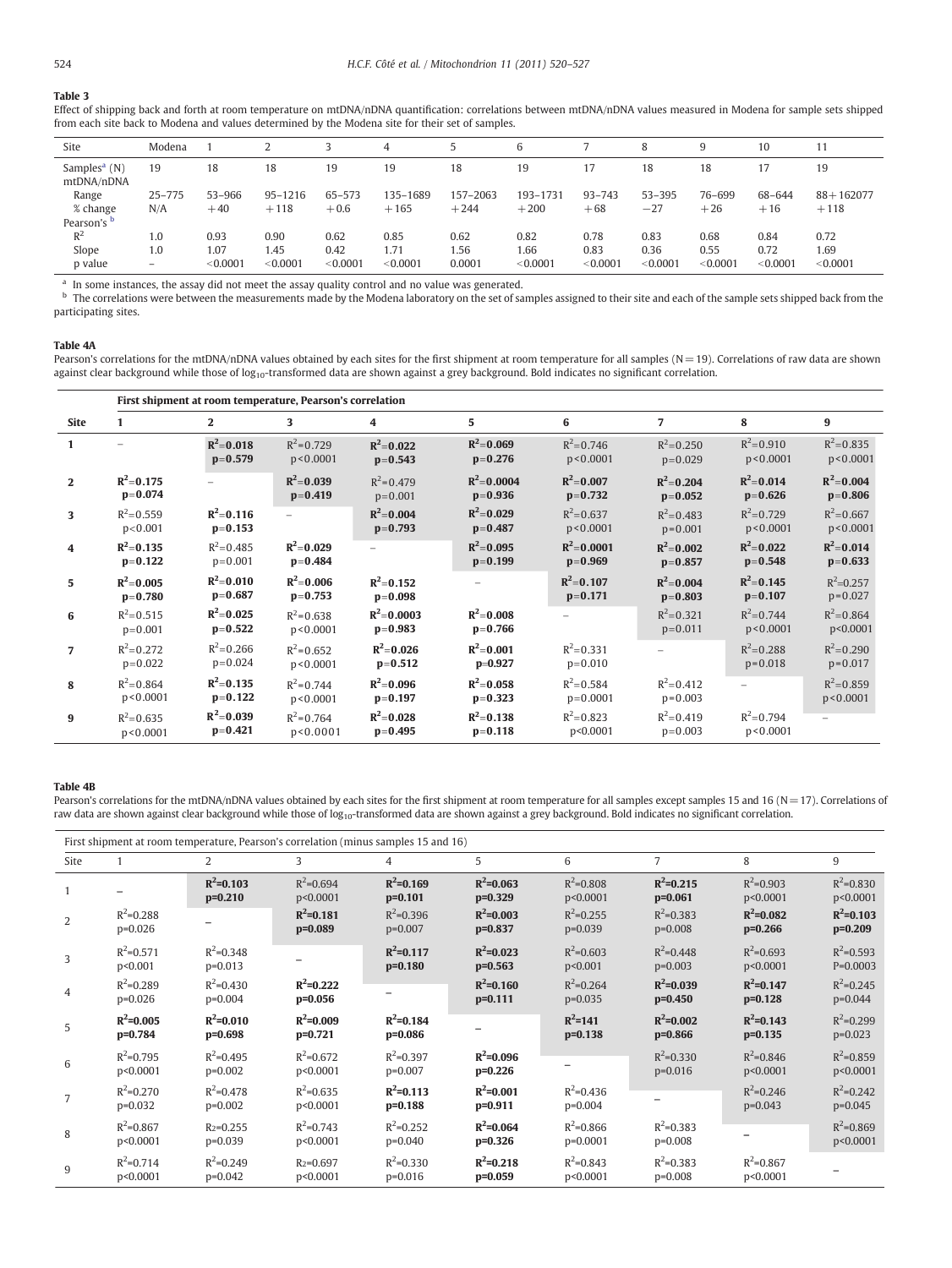#### <span id="page-5-0"></span>Table 5A

Pearson's correlations for the mtDNA/nDNA values obtained by each sites for the second shipment on dry ice  $(N=20<sup>*</sup>)$ . Correlations of raw data are shown against clear background while those of log<sub>10</sub>-transformed data are shown against a grey background. Bold indicates no significant correlation.

|                | Second shipment on dry ice, Pearson's correlation |                            |                             |                            |                            |                             |                             |                            |                            |  |  |
|----------------|---------------------------------------------------|----------------------------|-----------------------------|----------------------------|----------------------------|-----------------------------|-----------------------------|----------------------------|----------------------------|--|--|
| Site           |                                                   | 2                          | 3                           | 4                          | 5                          | 6                           | $\overline{7}$              | 8                          | 9                          |  |  |
|                |                                                   | $R^2 = 0.646$<br>$p=0.003$ | $R^2 = 0.917$<br>p<0.0001   | $R^2 = 0.001$<br>$p=0.906$ | $R^2 = 0.892$<br>p<0.0001  | $R^2 = 0.885$<br>p<0.0001   | $R^2 = 0.879$<br>p<0.0001   | $R^2 = 0.901$<br>p<0.0001  | $R^2 = 0.925$<br>p<0.0001  |  |  |
| $\overline{2}$ | $R^2 = 0.787$<br>p<0.001                          |                            | $R^2 = 0.780$<br>$p=0.0003$ | $R^2 = 0.736$<br>$p=0.001$ | $R^2 = 0.299$<br>$p=0.082$ | $R^2 = 0.747$<br>$p=0.001$  | $R^2 = 0.326$<br>$p=0.067$  | $R^2 = 0.562$<br>$p=0.008$ | $R^2 = 0.855$<br>p<0.0001  |  |  |
| 3              | $R^2 = 0.560$<br>$p=0.0001$                       | $R^2 = 0.873$<br>p<0.0001  |                             | $R^2 = 0.007$<br>$p=0.782$ | $R^2 = 0.936$<br>p<0.0001  | $R^2 = 0.962$<br>p<0.0001   | $R^2 = 0.968$<br>p<0.0001   | $R^2 = 0.975$<br>p<0.0001  | $R^2 = 0.982$<br>p<0.0001  |  |  |
| 4              | $R^2 = 0.414$<br>$p=0.018$                        | $R^2 = 0.872$<br>p<0.0001  | $R^2 = 0.178$<br>$p=0.151$  |                            | $R^2$ =0.096<br>$p=0.302$  | $R^2 = 0.054$<br>$p=0.445$  | $R^2 = 0.045$<br>$p=0.485$  | $R^2 = 0.024$<br>$p=0.612$ | $R^2 = 0.009$<br>$p=0.759$ |  |  |
| 5              | $R^2 = 0.352$<br>$p=0.006$                        | $R^2 = 0.478$<br>$p=0.019$ | $R^2 = 0.673$<br>p<0.0001   | $R^2 = 0.001$<br>$p=0.941$ |                            | $R^2 = 0.913$<br>p<0.0001   | $R^2 = 0.926$<br>p<0.0001   | $R^2 = 0.951$<br>p<0.0001  | $R^2 = 0.927$<br>p<0.0001  |  |  |
| 6              | $R^2 = 0.650$<br>p<0.0001                         | $R^2 = 0.835$<br>p<0.0001  | $R^2 = 0.709$<br>p<0.0001   | $R^2 = 0.076$<br>$p=0.363$ | $R^2 = 0.457$<br>$p=0.001$ |                             | $R^2 = 0.865$<br>p<0.0001   | $R^2 = 0.902$<br>p<0.0001  | $R^2 = 0.973$<br>p<0.0001  |  |  |
| 7              | $R^2 = 0.351$<br>$p=0.006$                        | $R^2 = 0.362$<br>$p=0.050$ | $R^2 = 0.840$<br>p<0.0001   | $R^2 = 0.022$<br>$p=0.625$ | $R^2 = 0.659$<br>p<0.0001  | $R^2 = 0.521$<br>$p=0.0003$ |                             | $R^2 = 0.916$<br>p<0.0001  | $R^2 = 0.893$<br>p<0.0001  |  |  |
| 8              | $R^2 = 0.557$<br>p=0.0002                         | $R^2 = 0.709$<br>$p=0.001$ | $R^2 = 0.817$<br>p<0.0001   | $R^2 = 0.107$<br>$p=0.276$ | $R^2 = 0.831$<br>p<0.0001  | $R^2 = 0.622$<br>p<0.0001   | $R^2 = 0.733$<br>p<0.0001   |                            | $R^2 = 0.937$<br>p<0.0001  |  |  |
| 9              | $R^2 = 0.766$<br>p<0.0001                         | $R^2 = 0.917$<br>p<0.0001  | $R^2 = 0.806$<br>p<0.0001   | $R^2 = 0.198$<br>$p=0.128$ | $R^2 = 0.505$<br>p=0.0004  | $R^2 = 0.934$<br>p<0.0001   | $R^2 = 0.559$<br>$p=0.0002$ | $R^2 = 0.711$<br>p<0.0001  | $\qquad \qquad$            |  |  |

 $>N= 20$  except for sites #2 for which N = 11, and site 4, for which N = 13.

polymerases. From this exercise, it would clearly be recommended that DNA samples be kept frozen until analyzed. Because of this, the correlations between sites presented in [Tables 4A and 4B](#page-4-0) should be interpreted with caution, as DNA degradation was likely a factor. Nevertheless, 6 of the 9 sites demonstrated good concordance between them.

For the second shipment on dry ice, in agreement with observations from a previous smaller study ([Hammond et al.,](#page-7-0) [2003](#page-7-0)), good correlation was observed between 8 of the 9 sites. However, significant variability between sites remained with respect to the absolute mtDNA/nDNA values. This was illustrated by the inter-site CV which was above 200% for some samples derived from the CRL 2061 cell line, a high figure considering that intra-site variability (CV) for mtDNA/nDNA assay is typically  $\leq 15\%$ . Log<sub>10</sub>transforming the data reduced the inter-site variability, as could be expected. A number of factors could influence the variability in mtDNA/nDNA values measured between sites. These include but are not restricted to the specificity of the assay primers and the specificity of the detection method used (SYBR green vs. fluorescent probes), the copy number of the nuclear gene amplified, potential

#### Table 5B

Pearson's correlation ( $R^2$ ) and p values between mtDNA/nDNA values obtained by individual sites for the second shipment on dry ice, considering only the samples derived from the K562 cell line (N=11). Correlations of raw data are shown against clear background while those of log<sub>10</sub>-transformed data are shown against a grey background. Bold indicates no significant correlation.

|                | Second shipment on dry ice, K562 DNA only, Pearson's correlation |                            |                             |                             |                            |                             |                            |                            |                            |  |
|----------------|------------------------------------------------------------------|----------------------------|-----------------------------|-----------------------------|----------------------------|-----------------------------|----------------------------|----------------------------|----------------------------|--|
| Site           |                                                                  | 2                          | 3                           | 4                           | 5                          | 6                           | $\overline{7}$             | 8                          | 9                          |  |
| $\mathbf{1}$   |                                                                  | $R^2 = 0.646$<br>$p=0.003$ | $R^2 = 0.796$<br>p=0.0002   | $R^2 = 0.567$<br>$p=0.008$  | $R^2 = 0.423$<br>$p=0.030$ | $R^2 = 0.613$<br>$p=0.004$  | $R^2 = 0.487$<br>$p=0.017$ | $R^2 = 0.469$<br>$p=0.020$ | $R^2 = 0.693$<br>$p=0.001$ |  |
| $\overline{2}$ | $R^2 = 0.787$<br>$p=0.0003$                                      |                            | $R^2 = 0.780$<br>$p=0.0003$ | $R^2$ =0.736<br>$p=0.001$   | $R^2 = 0.299$<br>$p=0.082$ | $R^2 = 0.747$<br>$p=0.001$  | $R^2 = 0.326$<br>$p=0.067$ | $R^2$ =0.562<br>$p=0.008$  | $R^2 = 0.855$<br>p<0.0001  |  |
| 3              | $R^2 = 0.901$<br>p<0.0001                                        | $R^2 = 0.873$<br>p<0.0001  |                             | $R^2 = 0.726$<br>$p=0.001$  | $R^2 = 0.561$<br>$p=0.008$ | $R^2 = 0.799$<br>$p=0.0002$ | $R^2 = 0.488$<br>$p=0.017$ | $R^2$ =0.677<br>$p=0.002$  | $R^2 = 0.880$<br>p<0.0001  |  |
| $\overline{4}$ | $R^2 = 0.706$<br>$p=0.001$                                       | $R^2 = 0.872$<br>p<0.0001  | $R^2 = 0.854$<br>p<0.0001   |                             | $R^2 = 0.249$<br>$p=0.119$ | $R^2 = 0.479$<br>$p=0.018$  | $R^2 = 0.185$<br>$p=0.187$ | $R^2$ =0.450<br>$p=0.024$  | $R^2 = 0.656$<br>$p=0.002$ |  |
| 5              | $R^2 = 0.597$<br>$p=0.005$                                       | $R^2 = 0.478$<br>$p=0.019$ | $R^2 = 0.664$<br>$p=0.002$  | $R^2 = 0.451$<br>$p=0.024$  |                            | $R^2 = 0.431$<br>$p=0.028$  | $R^2 = 0.368$<br>$p=0.048$ | $R^2 = 0.431$<br>$p=0.028$ | $R^2 = 0.567$<br>$p=0.007$ |  |
| 6              | $R^2 = 0.901$<br>p<0.0001                                        | $R^2$ =0.835<br>p<0.0001   | $R^2$ =0.879<br>p<0.0001    | $R^2$ =0.669<br>$p=0.002$   | $R^2$ =0.541<br>$p=0.010$  |                             | $R^2 = 0.413$<br>$p=0.033$ | $R^2$ =0.644<br>$p=0.003$  | $R^2$ =0.867<br>p<0.0001   |  |
| $\overline{7}$ | $R^2 = 0.431$<br>$p=0.028$                                       | $R^2 = 0.362$<br>$p=0.050$ | $R^2 = 0.482$<br>$p=0.018$  | $R^2 = 0.288$<br>$p=0.089$  | $R^2 = 0.413$<br>$P=0.033$ | $R^2 = 0.451$<br>$p=0.024$  |                            | $R^2 = 0.407$<br>$p=0.035$ | $R^2 = 0.314$<br>$p=0.073$ |  |
| 8              | $R^2 = 0.738$<br>$p=0.001$                                       | $R^2 = 0.709$<br>$p=0.001$ | $R^2 = 0.822$<br>p=0.0001   | $R^2 = 0.641$<br>$p=0.003$  | $R^2 = 0.539$<br>$p=0.010$ | $R^2 = 0.771$<br>p=0.0004   | $R^2 = 0.494$<br>$p=0.016$ |                            | $R^2 = 0.662$<br>$p=0.002$ |  |
| 9              | $R^2 = 0.910$<br>p<0.0001                                        | $R^2 = 0.917$<br>p<0.0001  | $R^2 = 0.941$<br>p<0.0001   | $R^2 = 0.805$<br>$p=0.0002$ | $R^2 = 0.646$<br>$p=0.003$ | $R^2 = 0.934$<br>p<0.0001   | $R^2$ =0.379<br>$p=0.044$  | $R^2$ =0.795<br>$p=0.0002$ |                            |  |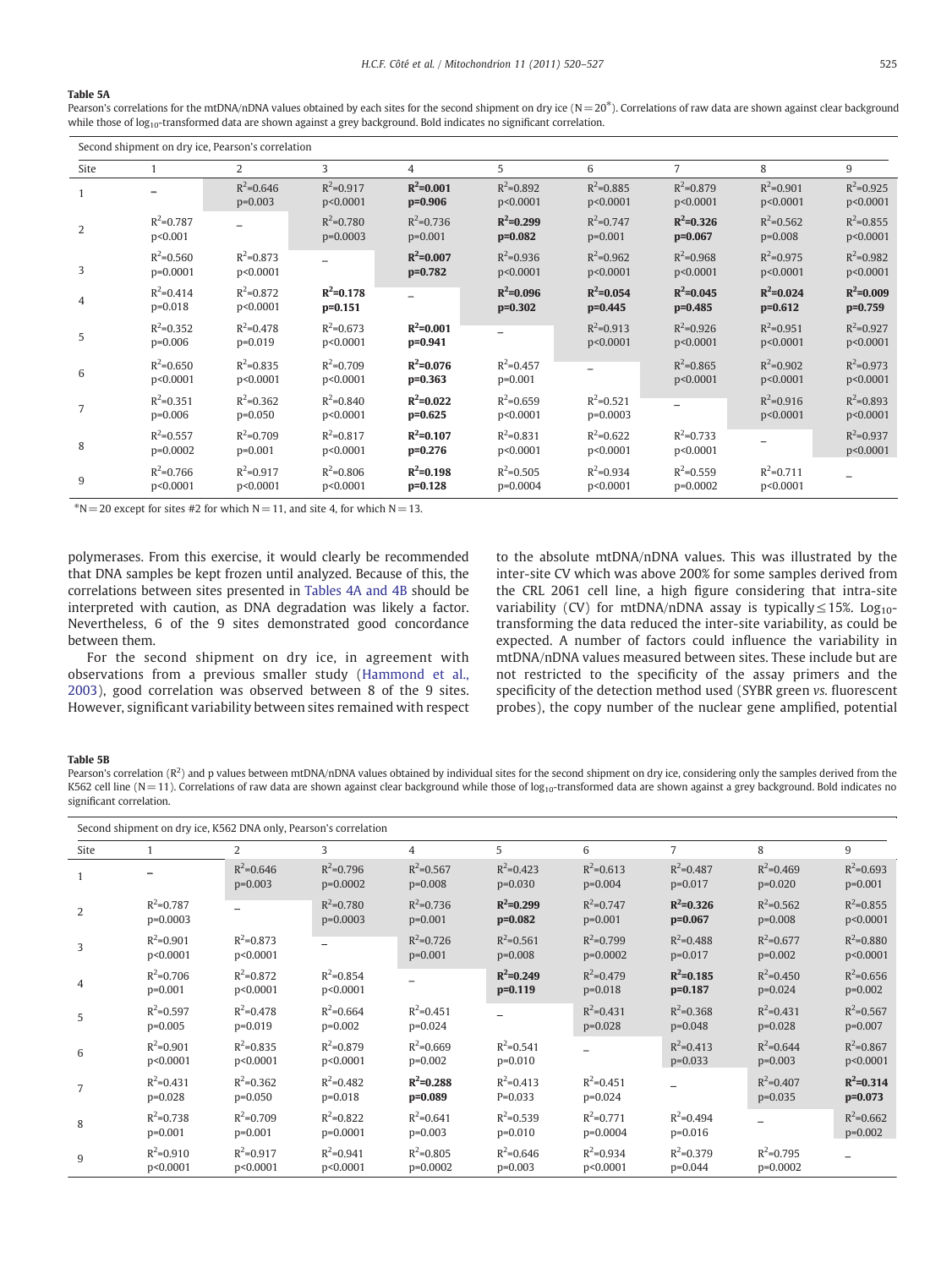<span id="page-6-0"></span>polymorphisms and DNA rearrangements, the target gene's PCR efficiencies, and the methodology itself. A total of nine different assays were used among the participating sites, and the two sites using the same primer sets did not show higher than average correlation between them. This may be due to the fact that different detection systems were used.

Each assay uses unique sets of primers targeting a mitochondrial gene and a nuclear DNA gene. Some of the variability observed between the sites is intrinsic to the genes and primers they use to amplify the DNA as even within laboratories, some genes can yield more variable results than others. Insufficient specificity on the part of the nDNA primers would evidently impact this assay. Should any of the primers amplify unintentional targets such as pseudogenes or nuclear genes that are subject to chromosomal rearrangements, the value of the mtDNA/nDNA ratio would be affected. Nuclear DNA primers should ideally be targeted toward single copy nuclear genes having low incidence of inter-individual polymorphisms and mutations. If a high copy number gene is chosen, the exact number of copies should be considered if the mtDNA/nDNA ratio is to be compared to that generated using single copy nuclear genes. Of course, the PCR efficiency of both the mtDNA and nDNA amplicons should be highly similar and the DNA concentration range yielding stable mtDNA/nDNA should be determined. Nuclear DNA non-coding pseudogenes, although less common than mitochondrial pseudogenes [\(Zhang and](#page-7-0) [Gerstein, 2004](#page-7-0)), are especially prevalent for ribosomal RNA genes (Griffi[ths-Jones, 2007\)](#page-7-0). Indeed, based on Primer-BLASTing, some assays used in this study may have unintentionally amplified other products including nuclear target pseudogenes with high or even complete homology. These homologous DNA amplicons may be undetectable by the  $T_m$  curve often used to evaluate PCR primer's specificity, yet they would significantly decrease mtDNA/nDNA ratio.

In addition, it is well recognized that chromosomal rearrangements, resulting in copy number variants, occur within the human genome. Although copy number variants have been associated with disease and malignancies (Conrad and Antonarakis, 2007; Cooper et al., 2007), and are known to exist in several of the cell lines used in this study (Cottier et al., 2004), they are also found in healthy individuals and are more common than initially expected [\(Scherer](#page-7-0) [et al., 2007; Perry et al., 2008\)](#page-7-0). As the cell lines used for this study are transformed and mostly derived from cancer patients, their DNA could bear important chromosomal rearrangements that may or may not affect amplification by primers targeting genes that vary from one assay to another. This could be at least partially responsible for the higher inter-site variability observed with some samples. Given that quantification can be nDNA gene-specific, consistent results with two independent nDNA genes can help rule out the possibility of unintended nuclear amplification.

Mitochondrial DNA pseudogenes are very common throughout the nuclear genome (Bensasson et al., 2001; Yao et al., 2008) and pose many challenges to mtDNA research. As they can vary from one individual to another, from one cell line to another, some of the variability observed between the sites could be explained by mitochondrial pseudogenes. Testing two mtDNA genes rather than one or using Rho(o) cell ([Hashiguchi and Zhang-Akiyama, 2009\)](#page-7-0) DNA as template would confirm the absence of mitochondrial pseudogene amplification. Using a single type of cultured cells when studying mtDNA quantification would avoid many of the issues raised above.

Sequencing of the human genome and tools such as BLAST and Primer-BLAST can greatly assist in the design of assay primers. Of note, many primers used in this study were designed before the availability of these tools. Future studies such as this one should consider reporting not only the mtDNA/nDNA ratio but rather each gene copy number separately. This would allow the assessment of accuracy and concordance across sites and would give information on whether the source of discordance lies with the mitochondrial or the nuclear gene quantification.

The fact that all sites showed high concordance for the K562-only derived samples reinforces the likelihood that single vs. multicopy genes, cell line-specific DNA alterations and/or polymorphisms may have affected the performance or applicability of some assays. As several of the samples were extracted from cells exposed to drugs such as zidovudine, stavudine or simvastatin, there is a remote possibility that the drugs may affect the primer binding sites, hence the assay. From this data, it is difficult to ascertain how these factors may influence mtDNA measurements in human clinical samples from various genetic make-up and for the study of various diseases, however one can assume that clinical samples may harbor fewer chromosomal rearrangements than transformed cell lines. These results suggest that mtDNA quantification assays need to be designed carefully and several specific recommendations can be made based on this study to increase reproducibility and accuracy of mtDNA/nDNA determinations, in addition to the usual qPCR assay design steps.

#### 5. Conclusions

Our results showed good correlation between laboratories, indicating that within lab comparisons or comparison of relative mtDNA/nDNA between labs should be reliable. However, absolute mtDNA/nDNA ratio values were highly variable across sites, something that is probably partially due to the fact that samples were derived mostly from transformed cultured cells. Furthermore, our results indicated that for such measurement as mtDNA/nDNA ratio, transportation of samples must take place under frozen conditions. Although human clinical samples may have yielded less variable results, further efforts in standardization and evaluation of proficiency in reporting mtDNA content are clearly needed if the goal is to standardize mtDNA content reporting and establish clinically relevant reference ranges for disease states, in order to assist clinical care and research.

#### Acknowledgements

The authors wish to thank Izabella Gadawski, Daniel E. Libutti, Dirk Lebrecht, Bernhard Setzer, and Eugenia Negredo for their contribution.

#### References

- Andreu, A.L., Martinez, R., et al., 2009. Quantification of mitochondrial DNA copy number: pre-analytical factors. Mitochondrion 9 (4), 242–246.
- Bensasson, D., Zhang, D., et al., 2001. Mitochondrial pseudogenes: evolution's misplaced witnesses. Trends Ecol. Evol. 16 (6), 314–321.
- Conrad, B., Antonarakis, S.E., 2007. Gene duplication: a drive for phenotypic diversity and cause of human disease. Annu. Rev. Genomics Hum. Genet. 8, 17–35.
- Cooper, G.M., Nickerson, D.A., et al., 2007. Mutational and selective effects on copynumber variants in the human genome. Nat. Genet. 39 (7 Suppl), S22–S29.
- Copeland, W.C., 2008. Inherited mitochondrial diseases of DNA replication. Annu. Rev. Med. 59, 131–146.
- Cossarizza, A., Riva, A., et al., 2003. Increased mitochondrial DNA content in peripheral blood lymphocytes from HIV-infected patients with lipodystrophy. Antivir. Ther. 8 (4), 315–321.
- Cote, H.C., 2005. Possible ways nucleoside analogues can affect mitochondrial DNA content and gene expression during HIV therapy. Antivir. Ther. 10 (Suppl 2), M3–M11.
- Cote, H.C., Raboud, J., et al., 2008. Perinatal exposure to antiretroviral therapy is associated with increased blood mitochondrial DNA levels and decreased mitochondrial gene expression in infants. J. Infect. Dis. 198 (6), 851–859.
- Cottier, M., Tchirkov, A., et al., 2004. Cytogenetic characterization of seven human cancer cell lines by combining G- and R-banding, M-FISH, CGH and chromosomeand locus-specific FISH. Int. J. Mol. Med. 14 (4), 483–495.
- Galluzzi, L., Pinti, M., et al., 2005. Changes in mitochondrial RNA production in cells treated with nucleoside analogues. Antivir. Ther. 10 (1), 191–195.
- Gerschenson, M., Brinkman, K., 2004. Mitochondrial dysfunction in AIDS and its treatment. Mitochondrion 4 (5–6), 763–777.
- Gerschenson, M., Shiramizu, B., et al., 2005. Mitochondrial DNA levels of peripheral blood mononuclear cells and subcutaneous adipose tissue from thigh, fat and abdomen of HIV-1 seropositive and negative individuals. Antivir. Ther. 10 (Suppl 2), M83–M89.